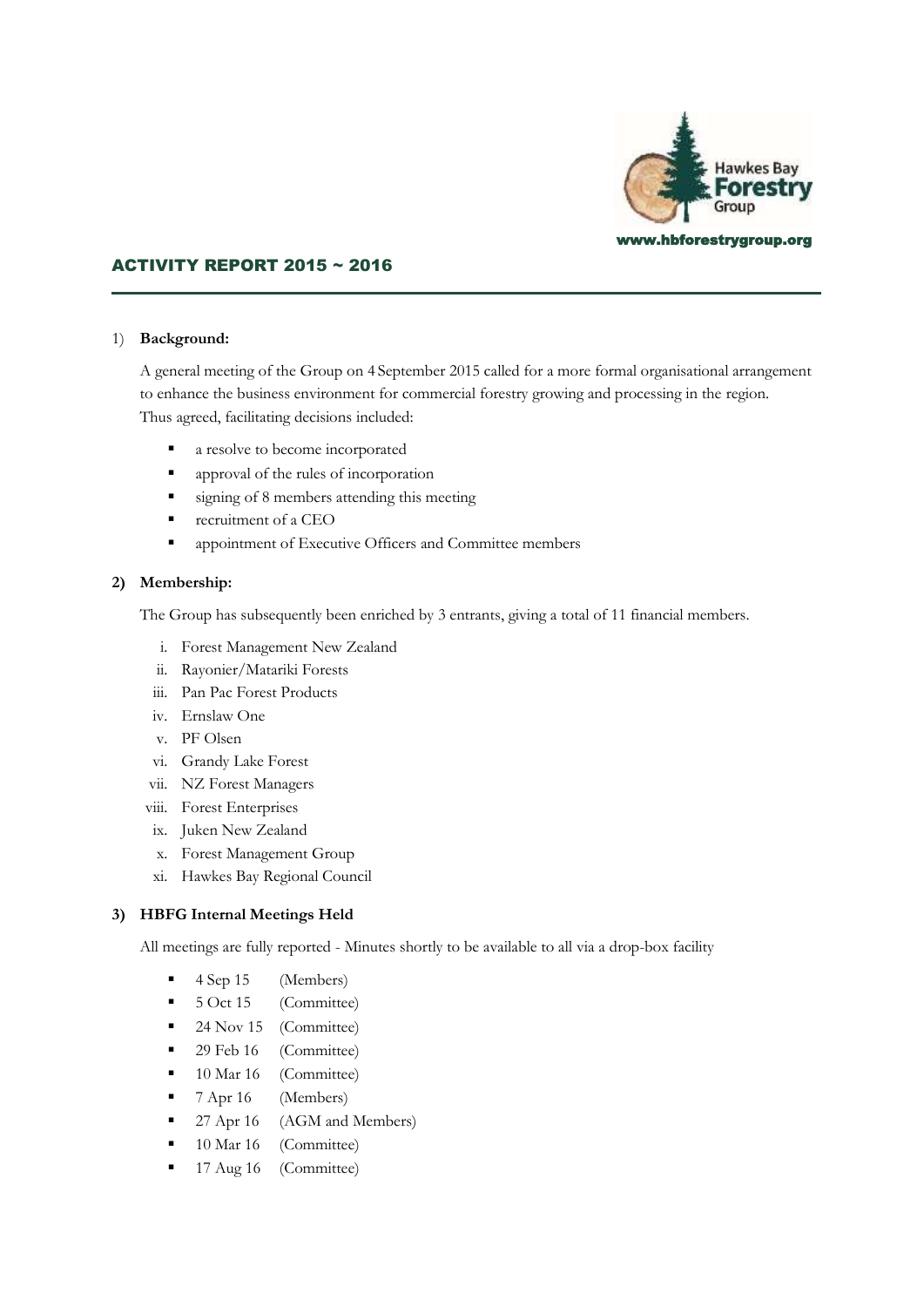# **4) HBFG Meetings with Other Entities**

| 16 Sep 15             | Chair/CEO/HBRC                           | Forest policy issues – in front of a $50/50$ councillors and iwi<br>regional planning committee (Napier).           |
|-----------------------|------------------------------------------|---------------------------------------------------------------------------------------------------------------------|
| 17 Nov 15             | CEO/EWC                                  | Counterpart institutional arrangements, organisational<br>learning and options for collaboration/sharing (Gisborne) |
| 11 Dec 15             | Chair/CEO/WDC                            | Results of HBFG beach-wood survey and forestry's<br>positioning on debris flow (Mahia)                              |
| 10 Feb 15             | Chair/CEO/HBRC                           | Forestry debris in waterways/beaches, as a lead in to a<br>meeting with Maori on 18 Feb (Napier)                    |
| 16 Feb 16             | Chair/V.Chair/<br>CEO/Competenz          | On the job training / opportunities for student work<br>experience (Pan Pac)                                        |
| 27 Apr 16             | CEO/FOA/FFA/CEO'<br>s Wood Councils      | Institutional roles (FOA and Wood Councils), contacts,<br>priorities, collaboration and sharing (Wellington)        |
| 16 Jun 16<br>5 Jul 16 | CEO/IPG HB<br><b>Biodiversity Accord</b> | Institutional arrangements for implementing the HB<br><b>Biodiversity Accord</b>                                    |
| 17 Jun 16             | Chair/CEO/ Shaun<br>Weaver               | Consultant engaged to inform HBRC forestry's position on<br>environmental risk management                           |
| 11 Aug 16             | Chair/CEO/<br>MPI/HBRC                   | Forest industry and HBFG relationships, reason for<br>existence, projects, challenges, future risks and issues      |

## **5) Milestones**

The following high points are observed for the year:

| 22 Sep 15 | Certificate of incorporation, under the Incorporated Societies Act 1908                                                                                       |  |
|-----------|---------------------------------------------------------------------------------------------------------------------------------------------------------------|--|
| 28 Sep 15 | CEO operational (part time / one day per week)                                                                                                                |  |
| 16 Oct 15 | HBFG bank account at Westpac opened                                                                                                                           |  |
| 5 Oct 15  | Logo agreed                                                                                                                                                   |  |
| 5 Nov 15  | Field day on slash/woody debris issue arranged by Pan Pac and JNL                                                                                             |  |
| 8 Dec 15  | HBFG survey of woody debris on Mahia beaches found conclusively that politicised<br>debris was not predominantly sourced from commercial forestry             |  |
| 11 Dec 15 | On site meeting with Wairoa District Council on culpability for Mahia beach debris<br>resulted in a more amicable relationship and a positive press rejoinder |  |
| 27 Apr 16 | CEO attended the inaugural joint meeting of wood councils in Wellington                                                                                       |  |
| 23 Jun 16 | Forestry featured in a 3 page article in the Wairoa Star – this informed by HBFG and<br>presenting forestry in a positive light                               |  |